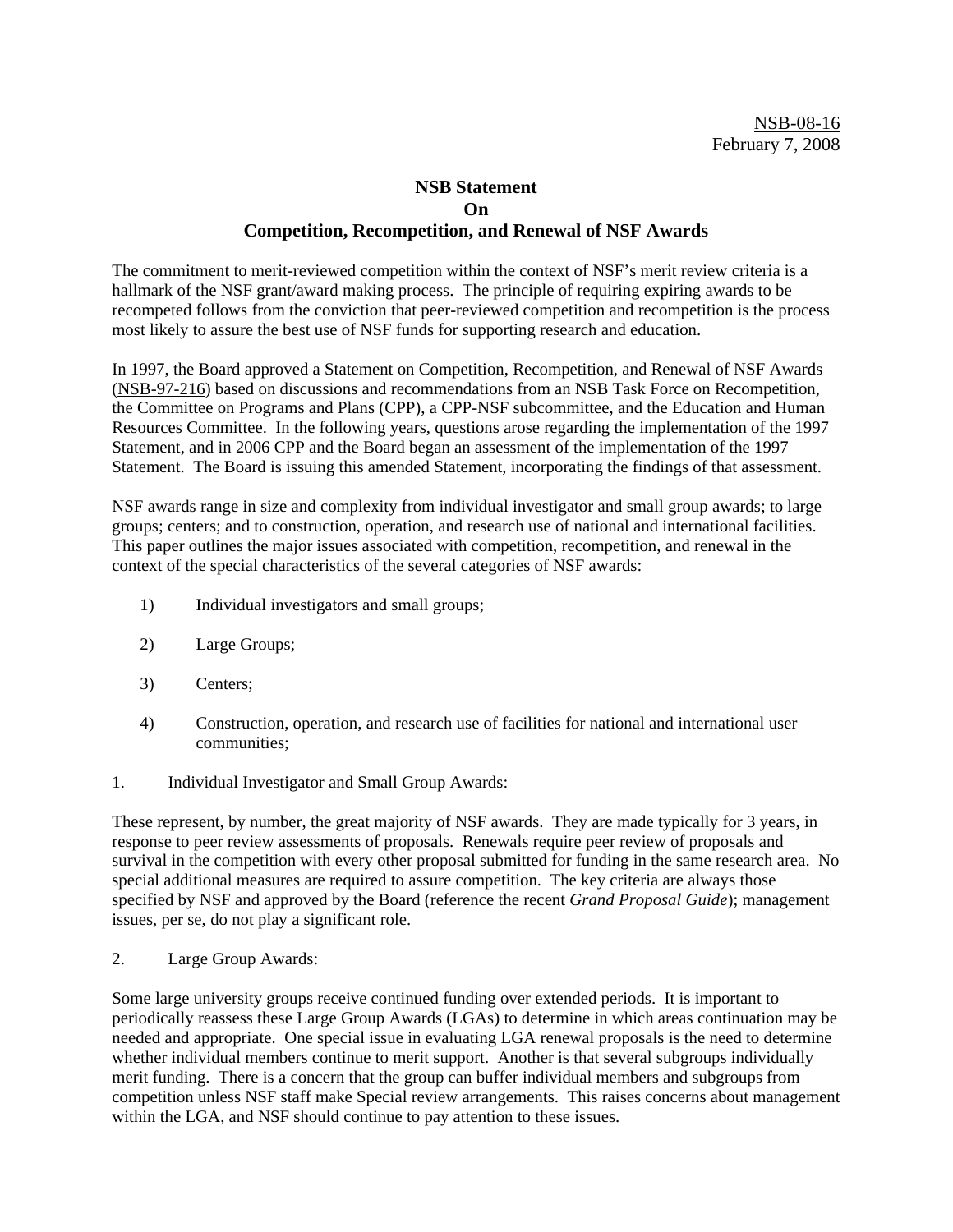### 3. Centers:

Many, but not all, center awards are limited to a maximum duration – typically on the order of 10 years, after which continued funding requires success in open, merit-reviewed competition. This is a good practice as it requires existing centers to "re-invent" themselves and compete for scarce resources; this practice should be applied more uniformly across all centers, as they were re-defined by the Board in (NSB-05-166), December 1, 2005.The initially funded proposals are selected on the basis of merit review, and progress is monitored periodically to determine subsequent funding levels. Some center programs do not have explicit recompetition requirements. Among those that do, there is wide variation as to whether, and the extent to which, past guidelines be established for the review and renewal of centers, with the aim of making the procedures as uniform and explicit as practicable. The procedures should also address the issue of phase-down of support for centers which are not, in fact, renewed.

## 4. Major Facility Awards

The complexity of these awards and the associated community requirements, necessitate special considerations in implementing the NSF goal of full competition/recompetition. In all cases, it is essential that NSF determine periodically whether a particular facility still represents the best use of NSF funds. Upon the completion of the construction of a major facility, and following an appropriate time period to bring the facility to sustainable operations,<sup>[†](#page-1-0)</sup> full and open competition for the facility operations should be required. This Board policy should be made clear to the awardee organization and the community not only at the beginning of the construction award, but also at the beginning of the initial operations award so that the awardee institution and the community are notified well in advance of NSF's intention to re-compete the operations award. This will ensure that the best interests of the community continue to be well served.

## a) Construction Awards:

These awards result from and require demonstrated community consensus that the facility is needed for progress in an important, high priority area of research. The decision to support a specific initial construction project or upgrade is based on the results of outside assessments of the scientific and technical merits of a detailed proposal, and proposed awards require NSB review and approval. Only in rare cases has NSF organized competitions to determine the awardee. Rather, the organization that developed the facility concept and secured community interest in its construction submits a unique proposal, and that organization assumes responsibility for construction, often subcontracting out all or part of the work. The subcontracts are often awarded on the basis of a competitive bid process. Through cooperative agreements NSF and the awardee normally share responsibility for monitoring progress through semiannual (or more frequent) technical reviews. The Board believes these procedures to be sound, but the increasing complexity of many construction projects dictates increasing attention to oversight. NSF should retain the option to re-compete construction awards in the face of poor performance by the awardee.

b) Operation Awards:

 $\overline{a}$ 

There are organizational and management issues involved with the operation of large facilities, and hence NSF finds it necessary to conduct management reviews (as distinct from science reviews) at regular intervals and to provide feedback to the managing organizations, which also conduct such reviews. It is important that NSF provide proper guidance on how best to conduct these management reviews, along with defined review criteria and review forms. In particular, supplemental criteria addressing

<span id="page-1-0"></span><sup>&</sup>lt;sup>†</sup> The Final Design Review will include the review and approval of an Operating and Maintenance Plan that will define the most likely period required for sustainable operation.